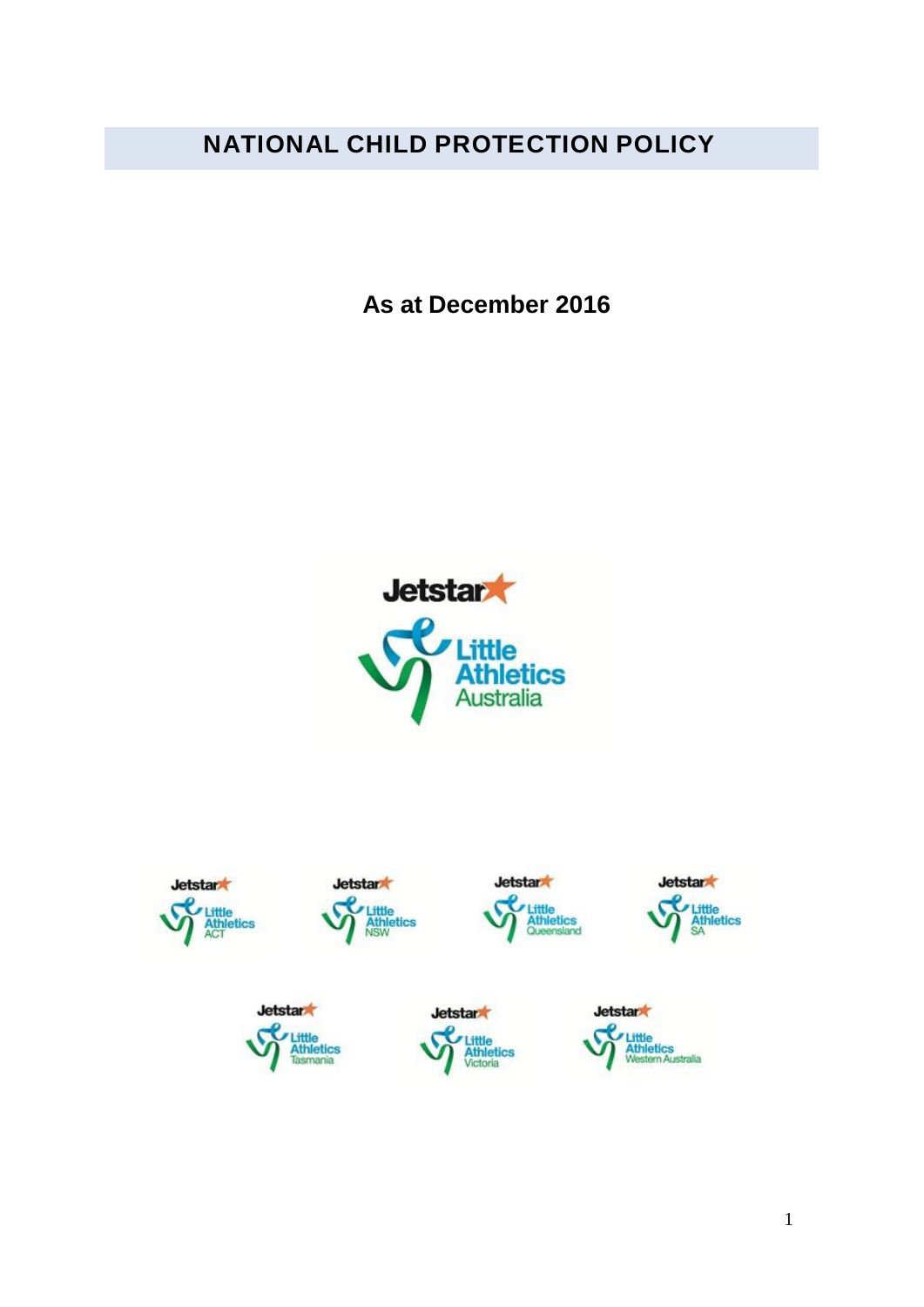## **1 Application**

The *National Child Protection Policy* (**Policy**) will apply to a Little Athletics centre that is conducted or administered by:

(a) a State or Territory Asscoication that is affiliated with Little Athletics Australia including:

| a. | NSW: | <b>Jetstar Little Athletics NSW</b> |
|----|------|-------------------------------------|
|    |      |                                     |

- b. ACT: Jetstar Little Athletics ACT
- c. QLD: Jetstar Little Athletics Queensland
- d. SA: Jetstar Little Athletics South Australia
- e. TAS Jetstar Little Athletics Tasmania
- f. Victoria: Jetstar Little Athletics Victoria
- g. WA: Jetstar Little Athletics West Australian
- (b) an entity or body that is affiliated with (or licensed by) an Affiliated State or Territory Body.

(Little **Athletic Body**)

The Policy applies to the Little Athletics athletes; coaches; officials; spectators; volunteers and administrators and all people reasonably connected to Little Athletics (**Members**).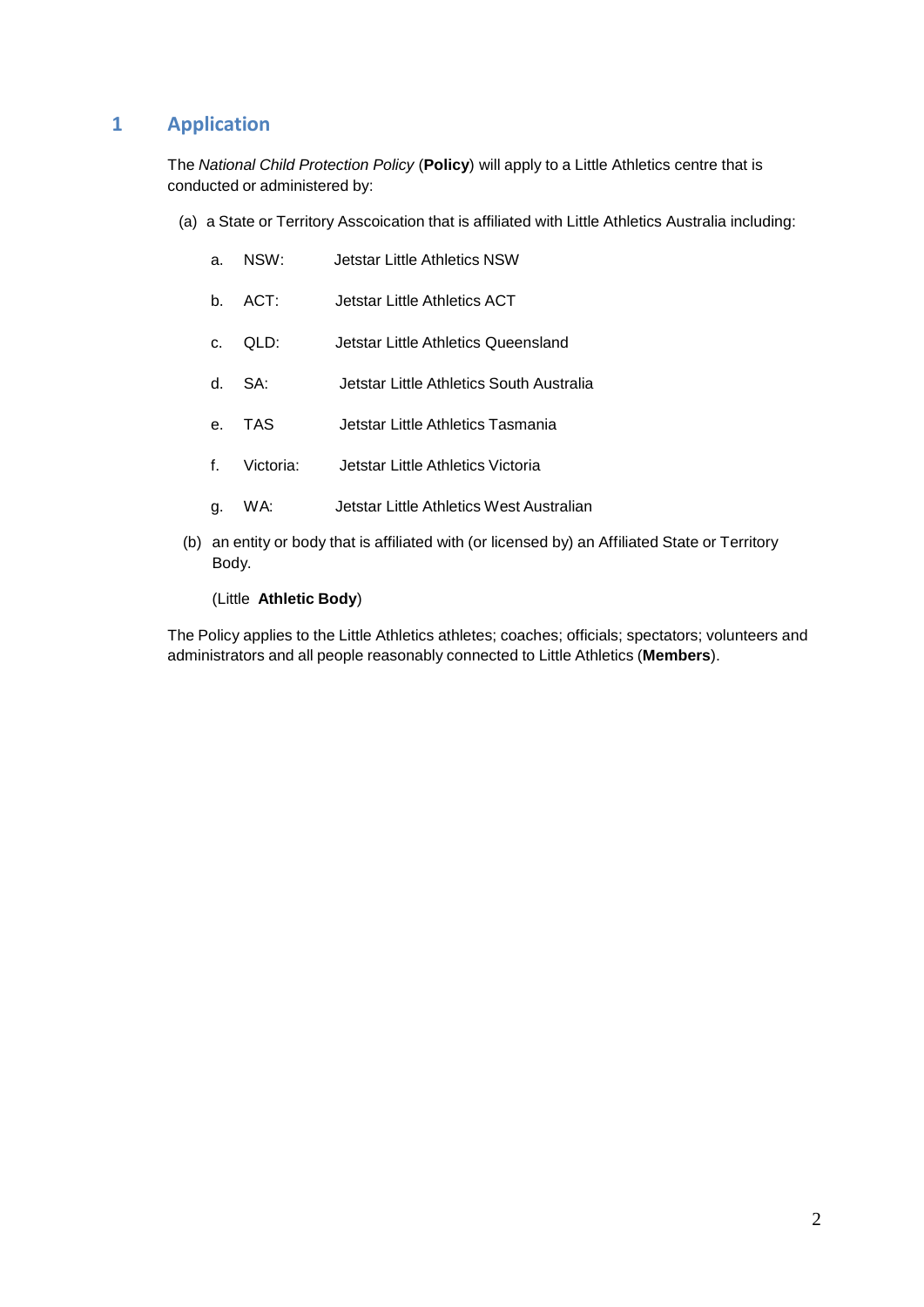### **2 Policy Statement**

The Little Athletics Body and Members are committed to the safety and wellbeing of all children and young people involved in Little Athletics.

The rights of children are fundamental. The Little Athletics Body and Members support the active participation of children in Little Athletics .

This Policy provides the Little Athletics Body and Members guidance to ensure a safe and inclusive environment for all children in Little Athletics and to assist with obligations under child protection laws.

#### **3 What is Child Abuse?**

Child protection laws apply in each state and territory and cover the reporting and investigation of child abuse. The Little Athletics Body and Members must comply with all applicable child protection laws.

Child abuse involves conduct which puts children, including unborn children, at risk of harm or neglect. Child abuse can be inflicted by adults or other children and can include:

- a) Physical abuse by hurting a child or a child's development (e.g. hitting, shaking or other physical harm; giving a child alcohol or drugs; or training that exceeds the child's development or maturity).
- b) Sexual abuse by adults or other children where a child is encouraged or forced to watch or engage in sexual activity or where a child is subject to any other inappropriate conduct of a sexual nature (e.g. sexual intercourse, masturbation, oral sex, pornography including child pornography or inappropriate touching or conversations).
- c) Emotional abuse by ill-treating a child (e.g. humiliation, taunting, sarcasm, yelling, negative criticism, name calling, ignoring or placing unrealistic expectations on a child).
- d) Neglect, including medical neglect (e.g. failing to give food, water, shelter or clothing or to protect a child from danger or foreseeable risk of harm or injury).

In addition, The Little Athletics Body and Members should ensure that a child is not left unattended without making appropriate arrangements for the child's supervision and care.

#### **4 Reporting Child Abuse**

If the Little Athletics Body or any Member reasonably suspects or believes that a child needs protection, it should report immediately to the police or the relevant government agency.

The Little Athletics Body and Members must comply with all applicable mandatory reporting laws. Mandatory reporting is a term used to describe the legislative requirement imposed on selected classes of people to report suspected cases of child abuse and neglect to government authorities. All Australian states and territories have enacted mandatory reporting laws. However, the laws are not the same across all jurisdictions.

The Little Athletics Body and Members must comply with all relevant child protection laws when dealing with a complaint or incidence of child abuse. In particular: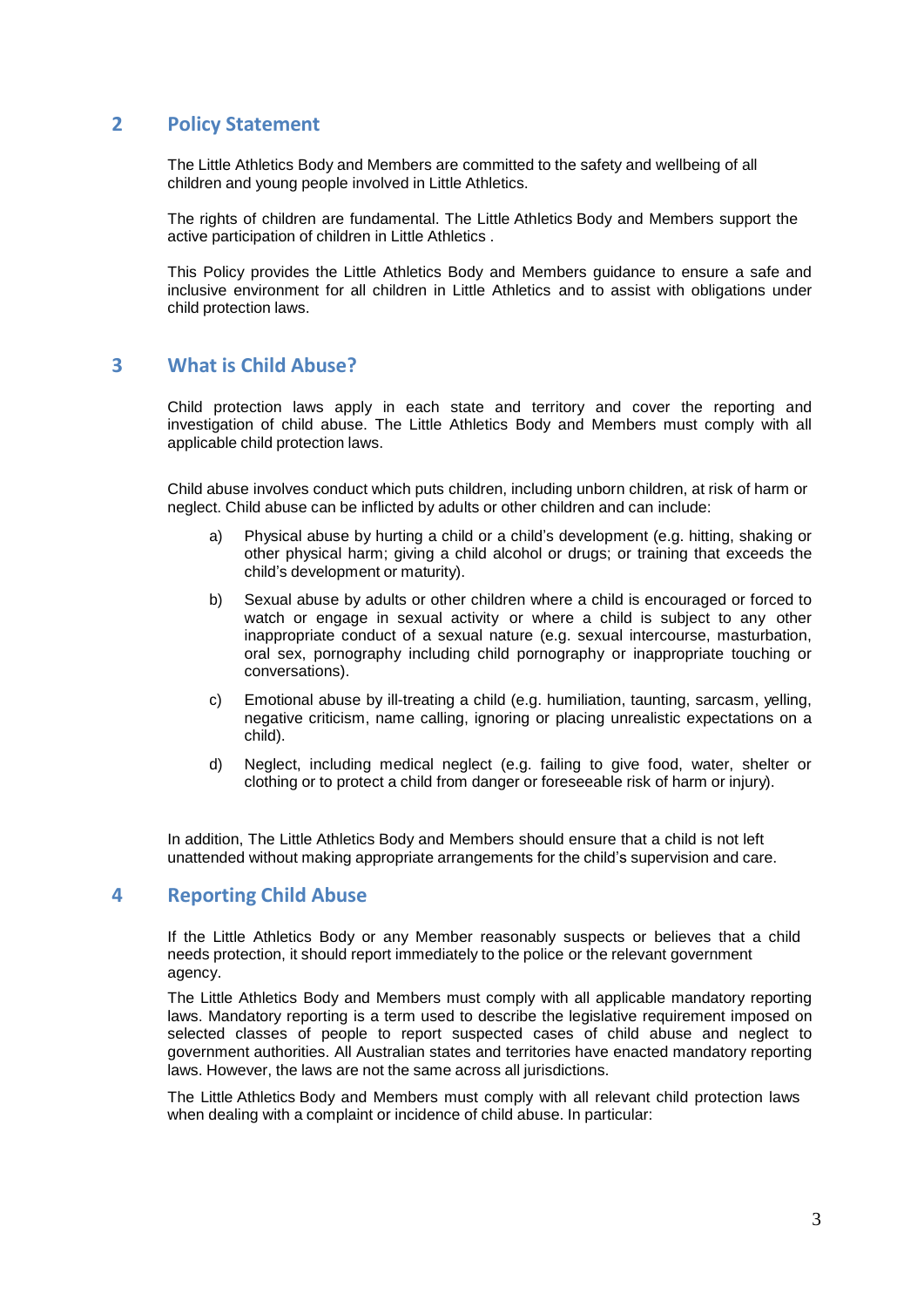- a) The Little Athletics Body and Members should deal with all allegations of child abuse promptly and confidentially and should not disclose information about the child, the accused or details of the complaint except as required by law.
- b) The Little Athletics Body and Members should not attempt to investigate, mediate or conduct any hearing into any allegation of child abuse.

#### **5 Working with Children: Statutory Obligations**

The Little Athletics Body acknowledges that selecting suitable and appropriate people to work with children is vital. The Little Athletics Body should conduct reference checks as far as practicable in relation to Members who are required to work with children.

All Members who are required to work with children must comply with the working with children obligations in their state or territory. This may involve a Member undertaking a "working with children check" to determine their suitability to work in a paid or volunteer capacity with children.

Information about statutory working with children obligations can be found in the URLs below:

- QLD: <http://www.bluecard.qld.gov.au/>
- NSW: [www.check.kids.nsw.gov.au/](http://www.check.kids.nsw.gov.au/)
- WA: [www.checkwwc.wa.gov.au](http://www.checkwwc.wa.gov.au/)
- ▶ VIC: [www.justice.vic.gov.au/workingwithchildren](http://www.justice.vic.gov.au/workingwithchildren)
- SA [www.families.sa.gov.au/pages/protectingchildren](http://www.families.sa.gov.au/pages/protectingchildren)
- > TAS: [www.police.tas.gov.au](http://www.police.tas.gov.au/)
- $> NT$ : [http://www.workingwithchildren.nt.gov.au](http://www.workingwithchildren.nt.gov.au/)
- $\triangleright$  ACT: [http://www.ors.act.gov.au/community/working\\_with\\_vulnerable\\_people\\_wwvp](http://www.legislation.act.gov.au/isysquery/search.asp)

**NB:** The Little Athletics Body or Member may be required to comply with multiple state or territory obligations.

If the Little Athletics Body or Member intends to engage in child-related work in a different state or territory it should refer to the relevant state or territory body for advice about what obligations apply.

For example, a Little Athletics or Member taking children interstate for training camps or competition should ensure compliance with all applicable laws of the state or territory it is visiting.

#### **6 Taking Images of Children**

The Little Athletics Body or Member should inform the parent/guardian about the nature of the use of the image(s) as well as how the [image\(s\)](http://www.aflcommunityclub.com.au/) will be [stored](http://www.afl.com.au/privacy) and how the image(s) can be accessed by the parent/guardian.

The Little Athletics Body or Member should obtain permission from a child's parent/guardian before using an image of a child. The image(s) should be sufficiently connected to Little Athletics and the child should be suitably clothed in a manner that promotes Little Athletics.